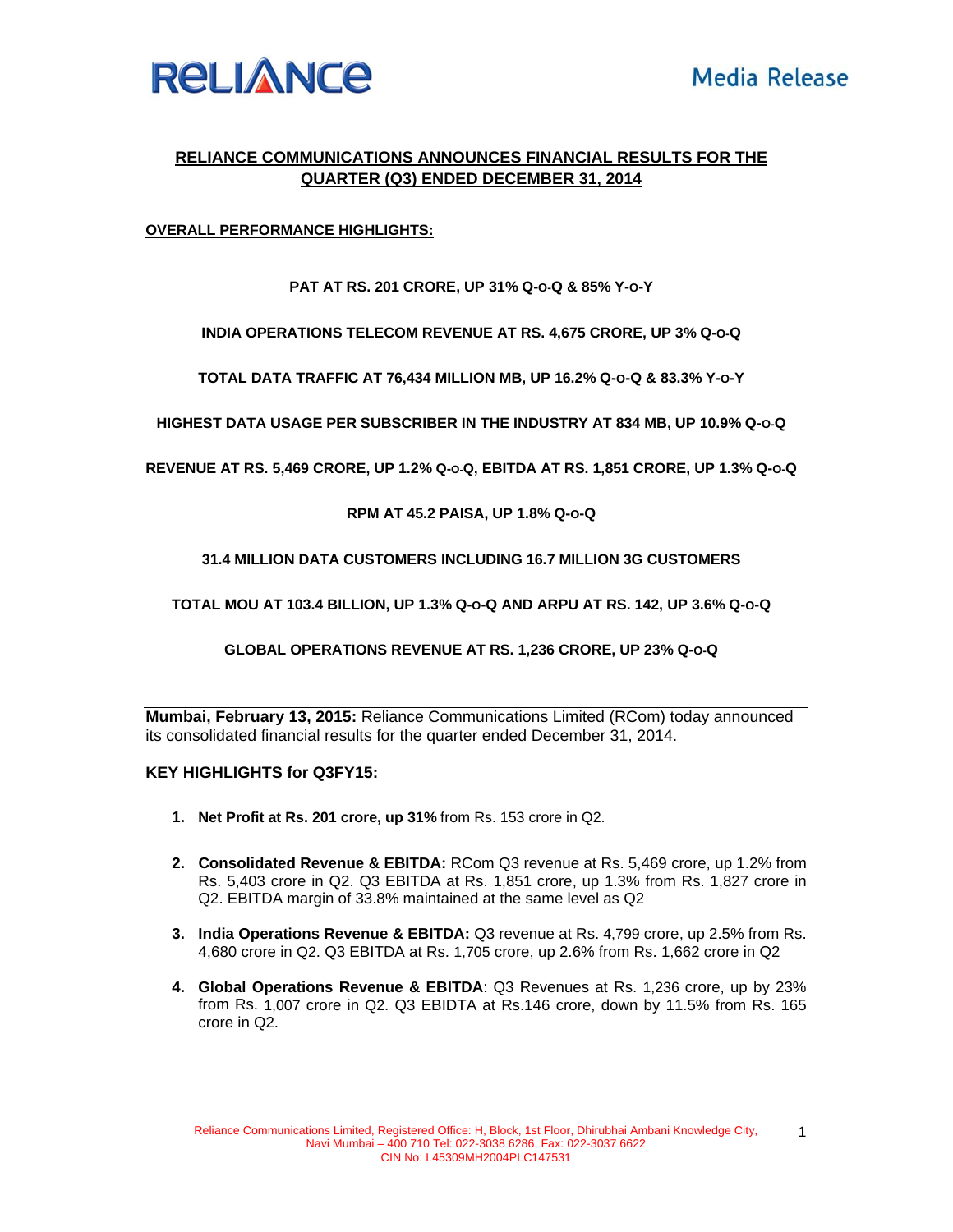

**5. RCom continues to be free cash flow positive**. RCom generated operational cash flow (EBITDA) of Rs. 1,851 crore in Q3, paid net finance charges of Rs. 652 crore and invested Rs. 348 crore on capex during the quarter. It remains free cash flow (FCF) positive and this is expected to continue.

# **6. Key Performance Indicators (KPIs):**

- **a. RPM:** RPM at 45.2 paisa, up 1.8% Q-o-Q. Voice RPM at 34.0 paisa, up 1.2% Q-o-Q.
- **b. MOU:** Total MOU at 103.4 billion, up 1.3% Q-o-Q
- **c. ARPU:** ARPU at Rs. 142, up 3.6% Q-o-Q.
- **d. Data Customers:** The total data customer base has grown 5.7% Q-o-Q to 31.4 million including 16.7 million 3G customers in Q3.
- **e. Data Traffic:** The total data traffic at 76,434 million MB, up 16.2% Q-o-Q and 83.3% Y-o-Y. The traffic has increased due to increase in data subscribers and higher data usage per customer.

#### **7. Key Developments in India Operations:**

#### **a. RCom partners with Facebook to spread internet inclusion in India:**

RCom entered an industry-first partnership with Facebook to offer free data access to useful websites to its customers through Internet.org portal.

These services are available for Reliance customers in the telecom circles of Mumbai, Maharashtra, Gujarat, Andhra Pradesh, Chennai, Tamil Nadu and Kerala. The goal is to extend the services to the rest of the country in a phased manner, and gradually add more services and websites.

Customers can now explore what the Internet is all about, and how it can help them in daily life, without having to worry about data charges. These set of services also come with free Facebook access.

- b. **RCom becomes launch partner of Samsung Z1 Smart-phone:** Samsung Z1 is first ever Smartphone built using Samsung's proprietary Tizen OS for the mass customers. RCom is offering this smart-phone at a very attractive price point along with promotional data offer, which makes it an extremely attractive proposition for customers looking at entry level 3G smart-phone.
- c. **RCom becomes launch partner of Amazon to offer ZTE Grand 2 Smartphone:** ZTE Grand S2 is first ever multimode smart-phone under Rs 13,000 supporting Rev B technology offering 14.7 Mbps speeds. With the objective to acquire more data customers who are choosing entry level Rev B Smart-phones, RCom is offering this smart-phone at an attractive price point along with promotional data offer.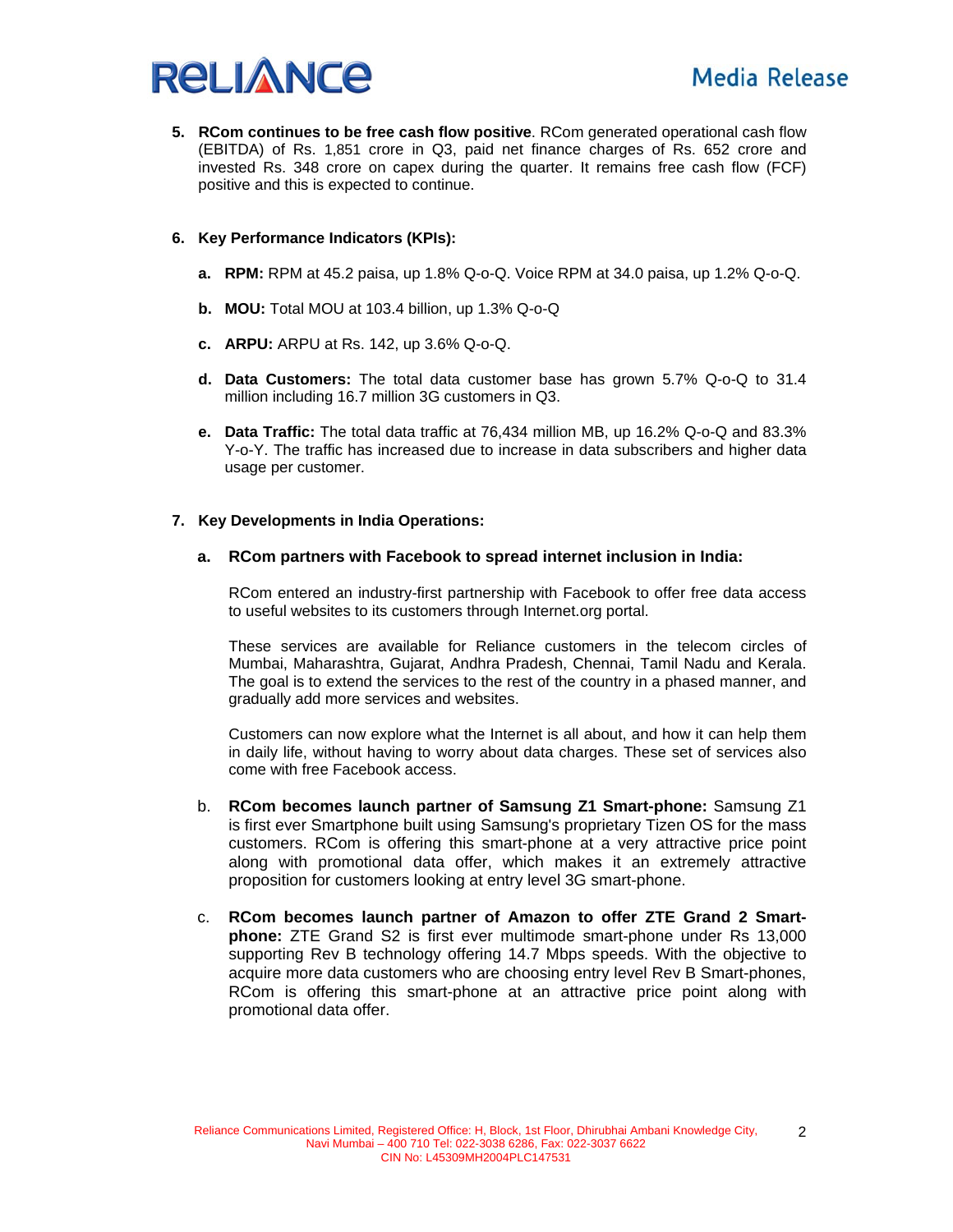

# **d. Partnership with Huawei for open market 3G Wi-Fi dongles & Mi-Fi devices:**

RCom announced new open market partnership with Huawei, the world's leading mobile broadband device manufacturer. This partnership will bring new portfolio of mobile broadband devices such as 3G Wi-Fi dongles (21.6 Mbps) and Mi-Fi devices (21.6 Mbps) for Reliance 3G customers and address the demand for high speed services.

The new 21.6 Mbps Wi-Fi dongle can connect up-to 10 devices simultaneously and the new 21.6 Mbps Mi-Fi device with in-built battery, can support up-to 10 devices simultaneously and has a 4 hours of battery back-up.

#### e. **Launch of "Free Facebook Fridays":**

RCom launched a true value proposition of 'Free Facebook Fridays' for Reliance GSM prepaid customers. Reliance customers can now access Facebook and Facebook Messenger for full day of Friday without any data charge or data pack, every Friday. For customers having a data pack and accessing Facebook, the data quota won't deplete.

This enables existing customers who have a data-device but are not using internet or using internet very intermittently to discover and connect with friends in an uninhibited manner. Once connected, it is expected that they will evolve into pack users and continue using Facebook through the week, free, with our social-network bundled data packs.

# **f. Launch of "Reliance MyStore" upsell portal:**

Reliance MyStore is a unique offering on USSD platform for prepaid GSM subscribers. This Customer Lifecycle Management platform has very attractive offerings across voice, data & SMS. This platform is going to be the single most important medium to manage Customer Lifecycle. The offers are available against three segments; 'Rs. 9 Store', 'Only For You' and 'Flavor of the Month'.

The portal presents a very simple user interface and the customer can purchase an offer from the prepaid balance then and there without having to step out to any Reliance outlet.

#### **g. RCom unveils 'TalkLoan' facility to ensure uninterrupted calling, surfing for its customers:**

RCom unveiled an innovative TalkLoan service for its pre-paid customers. With the TalkLoan service, customers with a low pre-paid account balance can simply dial a toll-free number and get an instant 'TalkLoan' recharge, which can be used for both voice and data services. The service offers significant benefits to customers who sometimes cannot make important or urgent calls due to insufficient balance. The TalkLoan service provides the customers with an instant loan of Rs 5 or Rs 10, which can be availed of when the balance dips below Rs 10. The talk-time given through the TalkLoan loan facility does not have any validity constraints, and customers can use it anytime they want. The 'loan amount' is recovered by the Company over subsequent recharges, with a nominal transaction fee.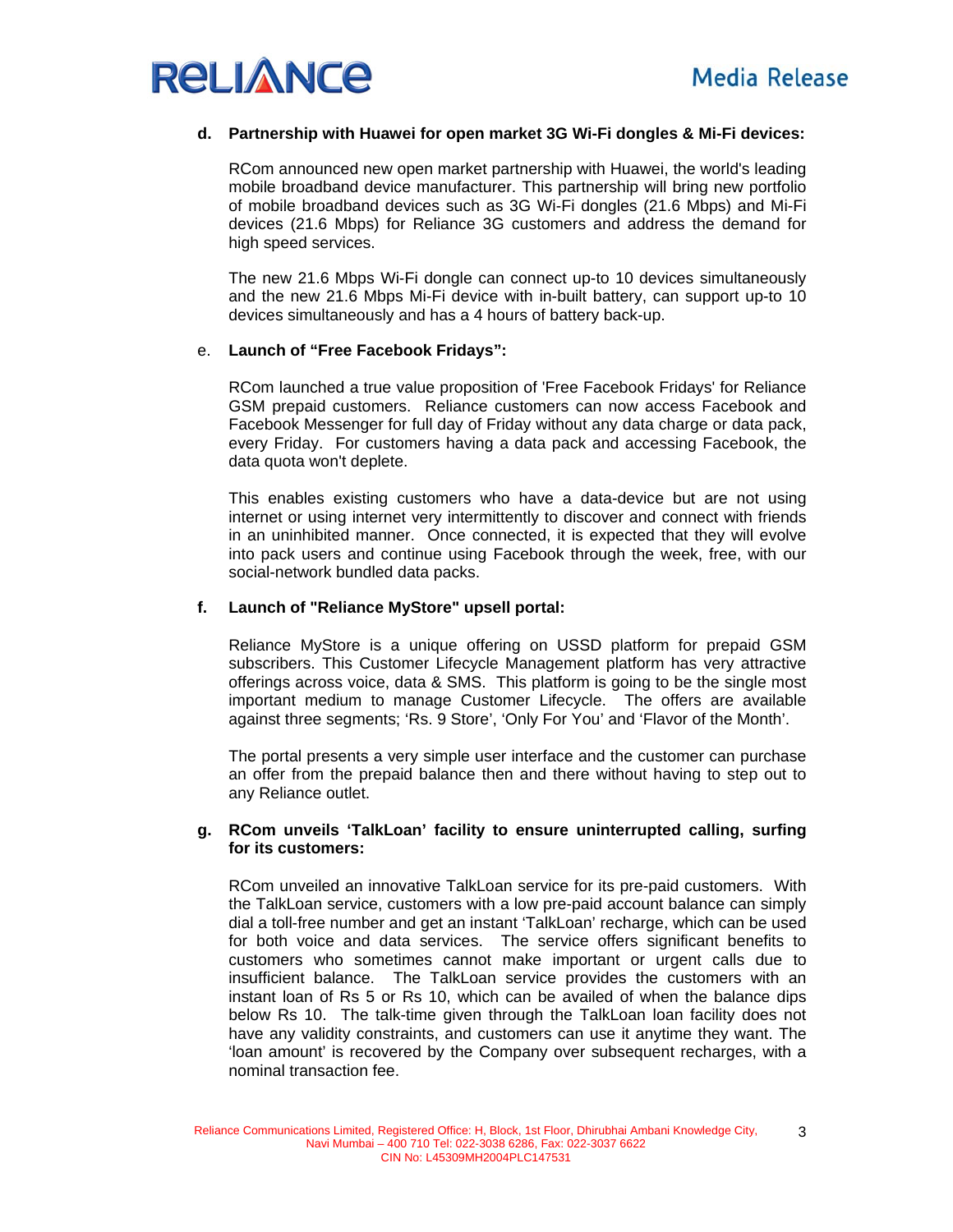

#### **8. Major Rewards & Recognition during the quarter:**

- o **Economic Times HR Excellence Award, 2014:** RCom received this award for exemplary work ethic and human resource practices, including in the areas of learning and development, talent management and talent acquisitions.
- o **IT Edge Award 2014:** UBM has conferred this award on RCom for being one of the finest business technology innovators. It has been awarded for readiness in plug-n-play in integrating OTTs into the overall customer experience.
- o **Woman Leader in IT by Interop:** Interop, a leading independent technology conference forum that showcases the most powerful innovations and solutions in the industry, has awarded "Woman Leader in IT" to IT-CIO of RCom for business strategic focus in Technology.
- o **CIO 100 by IDG Media:** IDG Media has conferred this award on RCom for its information security project viz. Deployment of Anti-DDOS (Distributed Denial of Service). This deployment supports business in improving customer service by ensuring better availability of services.

#### **About Reliance Communications**

Reliance Communications Limited founded by the late Shri Dhirubhai H Ambani (1932-2002) is the flagship company of the Reliance Group. The Reliance Group currently has a net worth in excess of Rs. 91,500 crore (US\$ 15.3 billion), cash flows of Rs. 10,200 crore (US\$ 1.7 billion), net profit of Rs. 4,700 crore (US\$ 0.8 billion).

Reliance Communications is India's foremost and truly integrated telecommunications service provider. The Company has a customer base of about 115 million including over 2.6 million individual overseas retail customers. Reliance Communications corporate clientele includes over 39,000 Indian and multinational corporations including small and medium enterprises and over 290 global, regional and domestic carriers.

Reliance Communications has established a pan-India, next generation, integrated (wireless and wireline), convergent (voice, data and video) digital network that is capable of supporting best-of-class services spanning the entire communications value chain, covering over 21,000 cities and towns and over 400,000 villages. Reliance Communications owns and operates the world's largest next generation IP enabled connectivity infrastructure, comprising over 280,000 kilometers of fibre optic cable systems in India, USA, Europe, Middle East and the Asia-Pacific region.